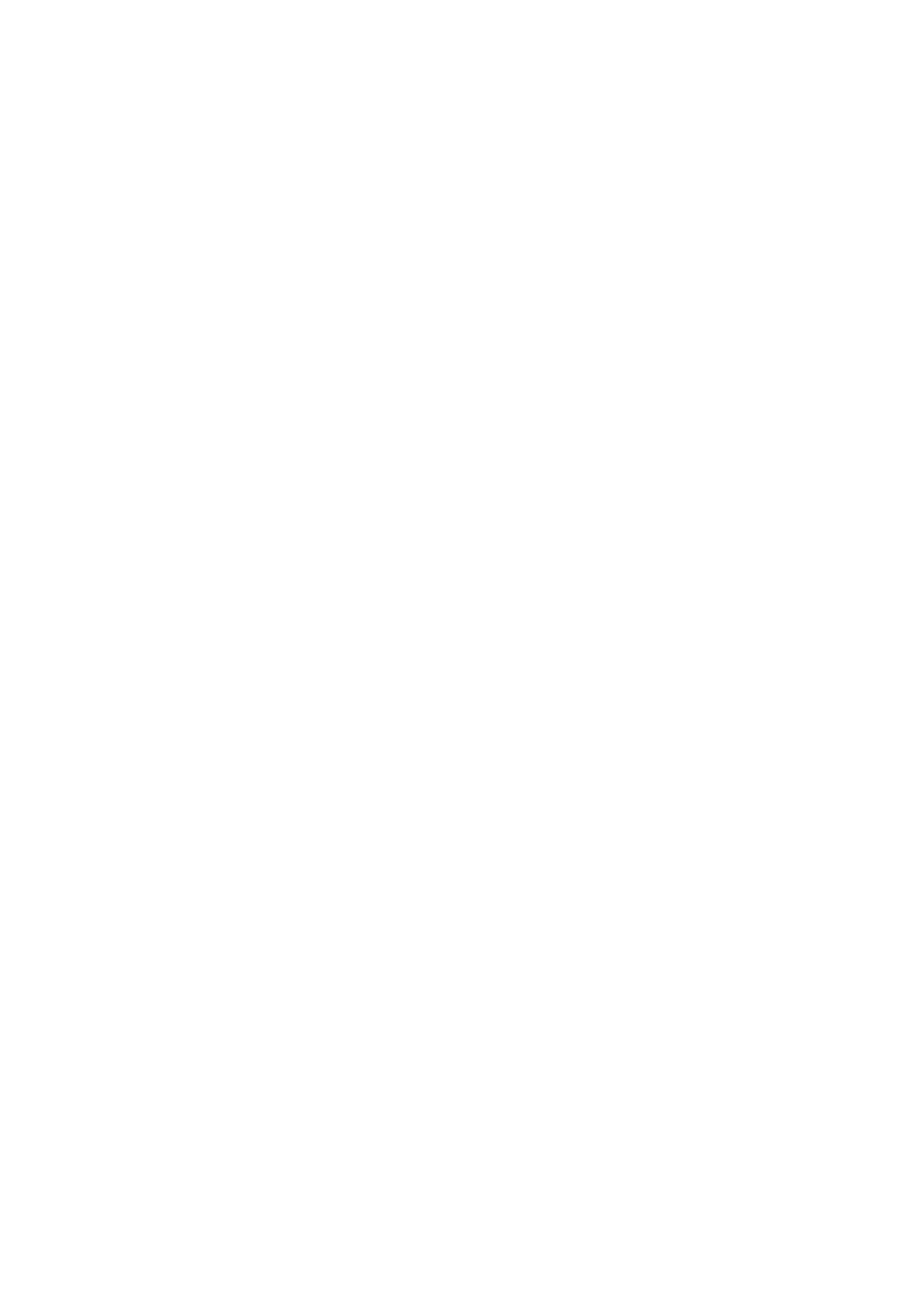## **Contents**

Appendix A – Comments from the 2011 Customer Satisfaction Survey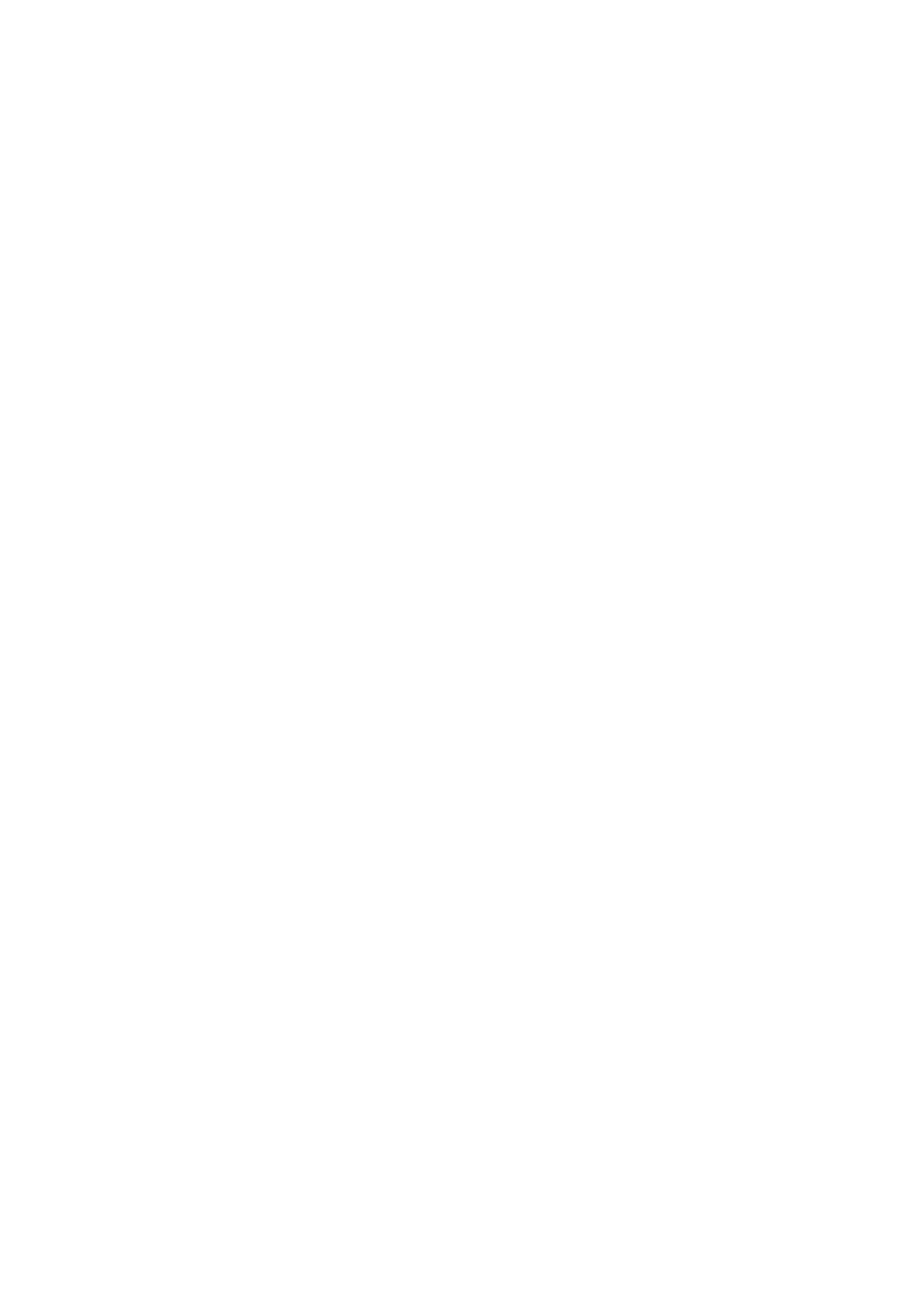## Executive Summary

The provision of the waste service is a key element of the Shires services to our community. Within this service there are currently a number of functions including the following:

- 1. Providing a collection service to householders (combining general and recyclable items).
- 2. Providing a verge service to capture larger items from residential properties.
- 3. Providing waste collection services in public buildings, parks and at events.
- 4. Dealing with illegally dumped and hazardous items (e.g. needles).
- 5. Running a transfer station.

The latest customer satisfaction survey shows that the community believe that there are improvements that can be made to the services provided and specifically the following four actions:

- 1. Provide free services at the transfer station.
- 2. Increase the verge collection (three to four collections).
- 3. Improving amenity whilst the collection is underway.
- 4. Introduce a green waste service.

Over and above this, there are four key drivers that need to be considered in implementing changes to the waste service, which are:

- 1. Increasing waste charges.
- 2. Environmental pressure to minimise waste.
- 3. Eliminate illegal dumping.
- 4. Improve services and amenity.

Consideration of the needs of the community and the key drivers has led to the development of 8 strategies:

- Strategy  $1 -$  Improve Collections
- Strategy 2 Improve Waste Education and Promotion
- Strategy  $3$  Composting and Worm Farms
- $\bullet$  Strategy 4 Transfer Station
- $\bullet$  Strategy 5 Commercial Waste Charges
- Strategy  $6$  Litter Service for Community Groups
- Strategy 7 Bins in public spaces and events
- Strategy 8 Internal Waste Generation

The overall budget for waste services will increase as per the following table:

|                          | 2012/13     | 2013/14     |
|--------------------------|-------------|-------------|
| Overall budget           | \$7,492,569 | \$9,820,782 |
| Residential waste charge | \$350       | \$401       |
| Commercial waste charge  | \$350       | \$561       |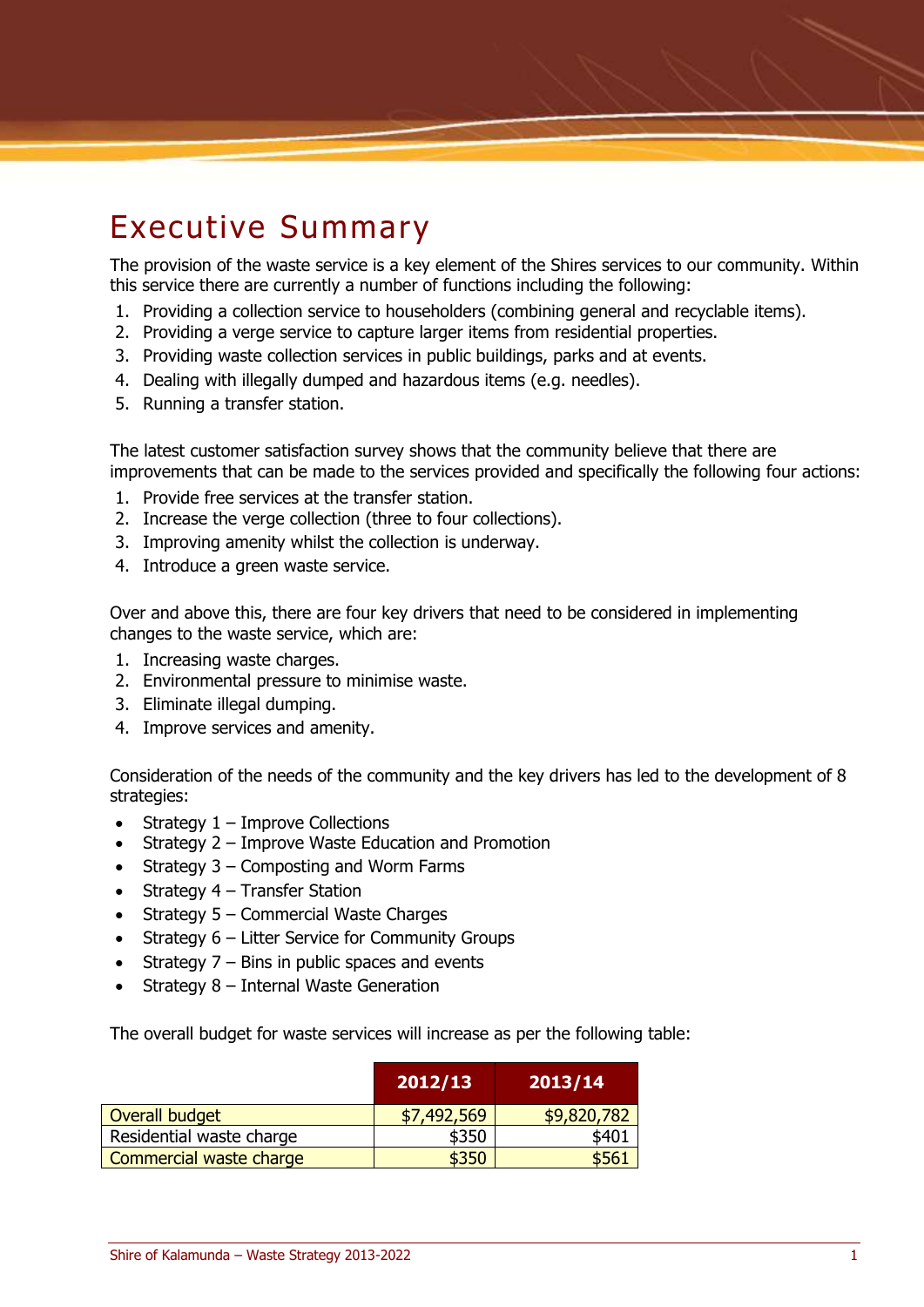## 2011 Customer Satisfaction Survey

The 2011 Customer Satisfaction Survey (CSS) included a number of questions relating to their satisfaction with the

provision of waste services, as well as allowing respondents to provide written commentary.

Both the results of the survey and comments are summarised in this section.

Overall there was a good level of satisfaction with the domestic rubbish collection (91%) and recycling collection (87%). The bulk waste collection was lower at 74% whilst the results for Red Hill and the level of recycling were poor at 37% and 52% respectively.

These results are also reflected in the commentary which can be summarised as follows:

(Full comments are provided in Appendix A)

| <b>Service</b>             | <b>Comment</b>                                   | <b>Number</b>  |
|----------------------------|--------------------------------------------------|----------------|
| <b>Transfer Station</b>    | Return to free passes to Transfer Station        | 6              |
| <b>Bulk Waste</b>          | Increase to 3-4 collections                      | 3              |
| <b>Bulk Waste</b>          | Eyesore when waste is out for a period           | 3              |
| Green Waste                | Can we have a collection                         | $\overline{2}$ |
| <b>Recycling</b>           | <b>Weekly collections</b>                        | $\overline{2}$ |
| <b>Bins</b>                | 'Second Hand' Bins when moving into a property   |                |
| <b>Bulk Waste</b>          | Provide at times suitable for resident (bin)     |                |
| Compost                    | Provide compost bins                             |                |
| <b>Domestic Collection</b> | Cleanaway provide poor service                   |                |
| <b>Domestic Collection</b> | Bins are too big $-$ opt in/out service          |                |
| General                    | Provide recycling services to small business     |                |
| General                    | Eradicate plastic from the community             |                |
| <b>Green Waste</b>         | Mulch green waste as this is a form of recycling |                |
| <b>Public Bins</b>         | More bins required in High Wycombe               |                |
| <b>Recycling</b>           | Separate plastic, paper and steel                |                |
| Recycling                  | More options $-$ bins in public areas            |                |
| <b>Red Hill</b>            | Should cost less                                 |                |

As can be seen from this table the key actions for consideration include:

- 1. Provide free services at the transfer station.
- 2. Increase the verge collection process.
- 3. Improve amenity whilst the collection is underway.
- 4. Introduce a green waste service.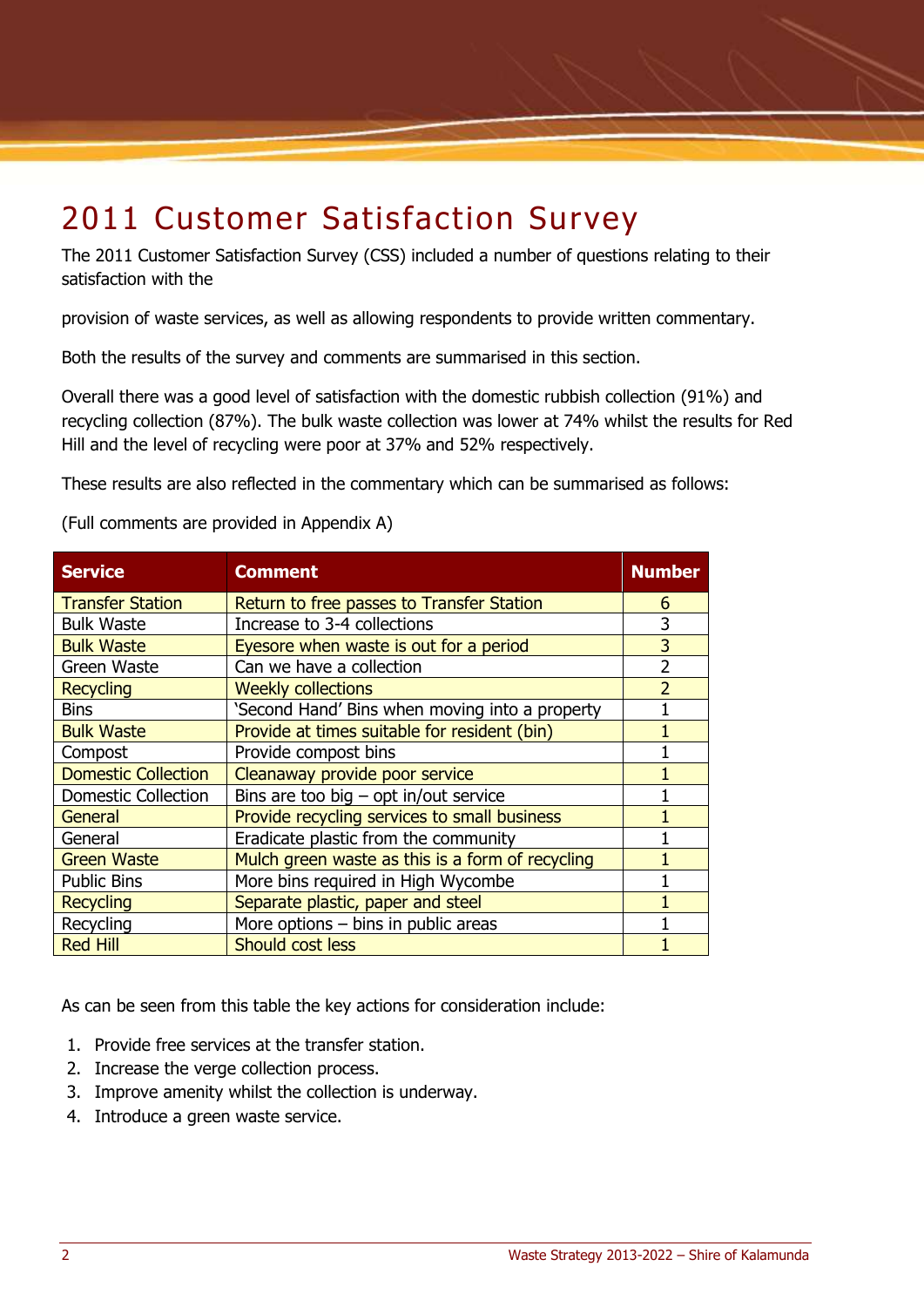





#### I am satisfied with the standard of service provided at the Red Hill landfill site



I am satisfied with the standard of bulk waste kerbside collection service

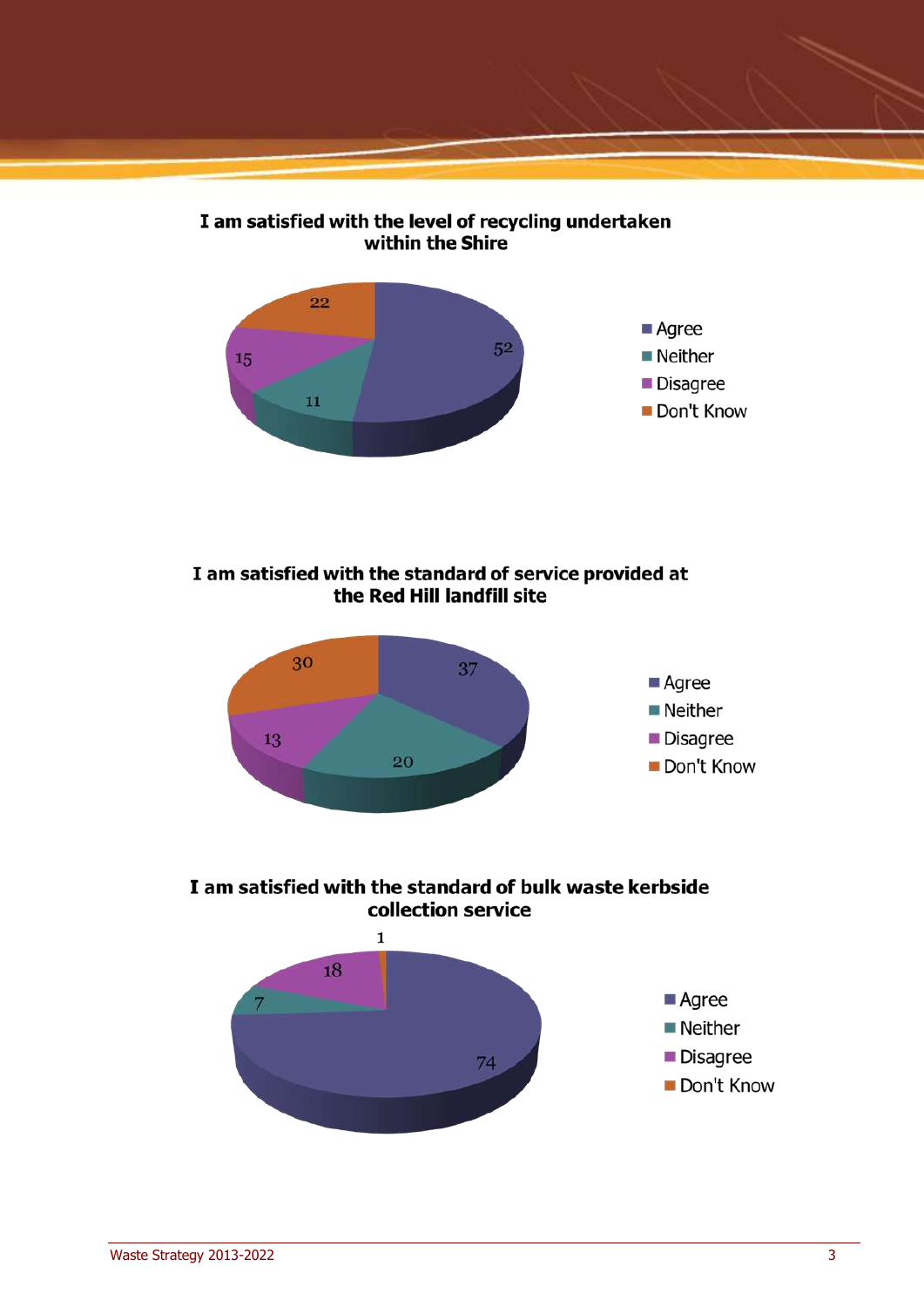



I am satisfied with the standard of the domestic rubbish collection service

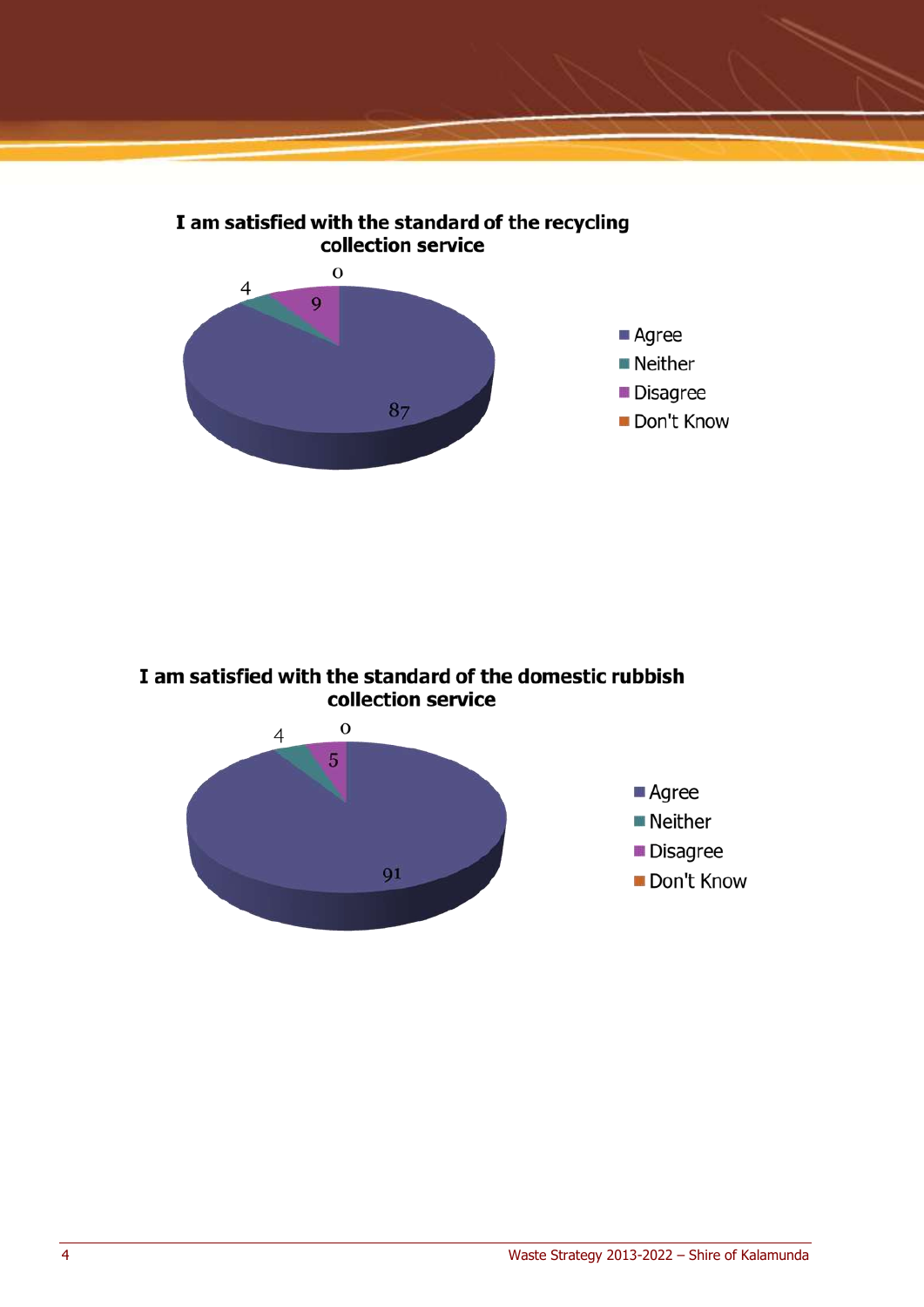## Issues for the Future

There are four major issues that need to be recognised in developing a waste strategy:

- 1. Increasing **waste charges** mean that the cost to ratepayers will increase rapidly as landfill charges escalate.
- 2. **Environmental pressure** to minimise waste and look at alternative uses for waste (re-use, recycling, energy generation etc.).
- 3. Eliminate **illegal dumping**. There is a significant cost in dealing with illegally dumped waste, including OH&S costs, additional disposal costs and environmental consequences. It is more efficient to have an orderly collection and disposal process.
- 4. **Improve services and amenity.**

#### Waste Charges

It is clear from experience on the east coast that waste charges and levies will increase rapidly over the next few years as a means for state government to 'encourage' reuse and recycling and to minimise waste to landfill. The EMRC recognise the impact of landfill in its waste charges and also are developing means to reduce the future volumes of waste going to the tip. This includes the anaerobic digestion and waste to energy plants currently undergoing review.

Irrespective of the above, further complications are that the Shire is located a significant distance from Red Hill and therefore the Shire also pays an additional cost in cartage of the waste.

#### Environmental Pressures

The comments from the 2011 Customer Satisfaction Survey reflect experience in other jurisdictions where the community are voicing their desire for various forms of reuse and recycling of waste. This includes:

- Normal forms of recycling (plastic, paper and metals);
- organic waste (composting and worm farms) and
- areen waste

### Illegal Dumping

Illegal dumping has more impact than just the financial cost of cleaning up the items. In most cases, there is an OH&S risk in staff having to deal with unknown waste and there are also the environmental impacts as these items are often dumped in bushland and ecological sensitive areas. Finally there is degradation in amenity as a result.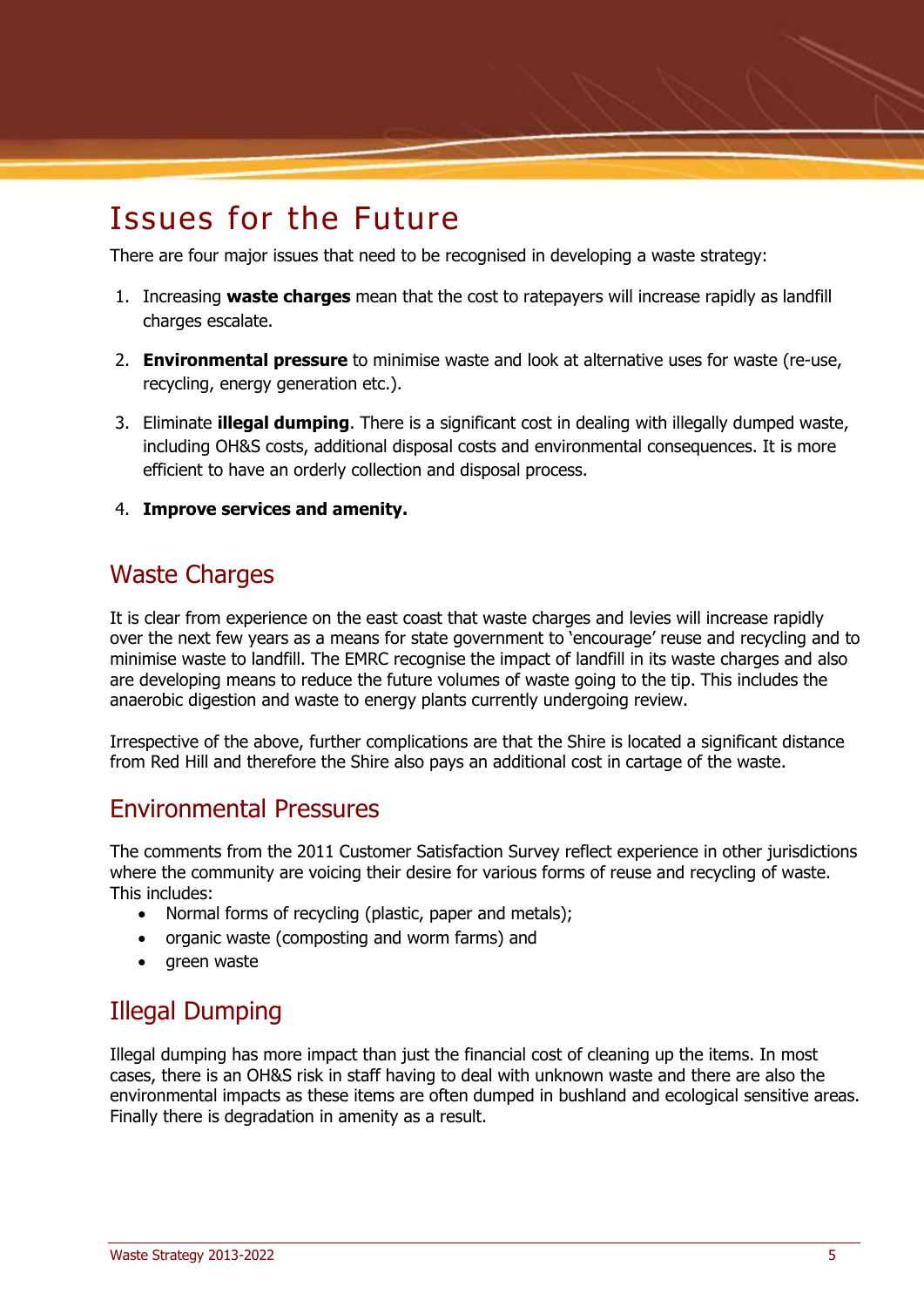There are a number of causes for illegal dumping including:

- cost to dispose of items;
- inconvenience getting to the dumping location and
- **•** laziness

Generally the last item in the above list is a symptom or result of the second.

In order to manage illegal dumping it is important that due consideration is given to how the waste is collected and the cost of doing so.

#### Services and Amenity

The provision of a waste service is an integral component that the Shire offers its residents, however it is more than just a household collection. There are several components to an effective service that needs to consider the following:

- 1. General household waste;
- 2. recycling at home and in the community;
- 3. green waste;
- 4. bulk items and whitegoods;
- 5. tyres and rubber;
- 6. chemicals, paint and the containers;
- 7. asbestos;
- 8. needles and other potentially hazardous waste;
- 9. e-waste and
- 10. ad-hoc items

It must be recognised that without a proactive collection arrangement for all these waste streams, the likelihood of illegal dumping increases and the amenity of the community is impacted.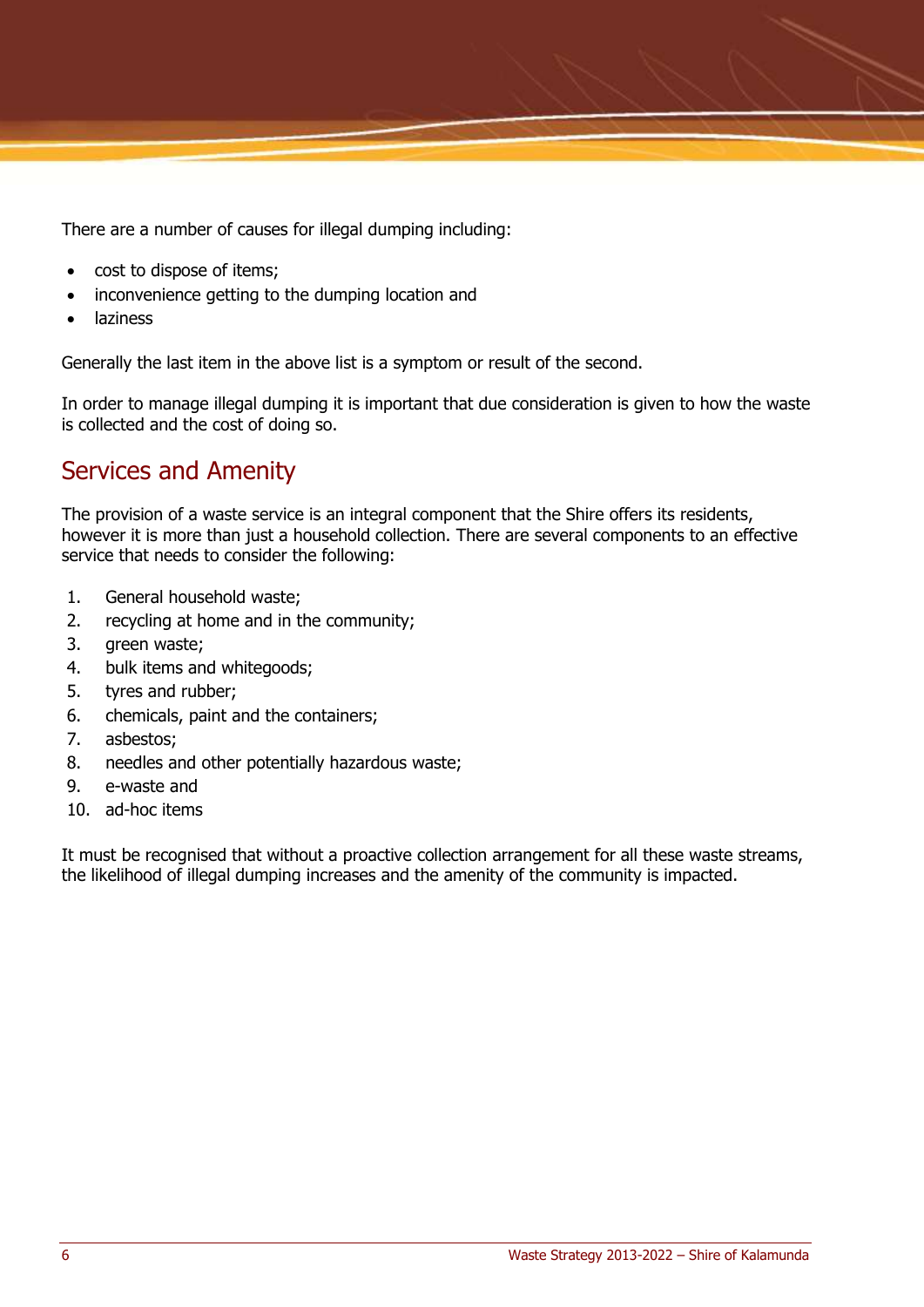# Strategies Strategy 1 – Improve Collections

| <b>Service</b>                                   | <b>Current Service</b>                                                                                                             | <b>Comment</b>                                                                                                                                                                                                                                                                              |
|--------------------------------------------------|------------------------------------------------------------------------------------------------------------------------------------|---------------------------------------------------------------------------------------------------------------------------------------------------------------------------------------------------------------------------------------------------------------------------------------------|
| <b>Putrescible Waste</b>                         | Weekly collection, taken to Red<br>Hill for disposal, includes green<br>waste and other items that could<br>be recycled or reused. | Possible for some of this waste to<br>be composted, look at<br>encouraging worm farms,<br>compost bins. Green waste<br>collection<br><b>EMRC - Waste to Energy?</b><br><b>Encourage recycling</b>                                                                                           |
| Recycling                                        | Fortnightly collection, taken to<br>Red Hill for processing. Some<br>loads become contaminated and<br>are then tipped.             | Education and promotion to<br>improve recycling outcomes.<br>Look at other options for<br>recycling                                                                                                                                                                                         |
| <b>Green Waste</b>                               | <b>Nil</b>                                                                                                                         | Ability to utilise as mulch,<br>resulting in cost savings (both<br>reduced cartage and tipping costs<br>and reduced cost to purchase<br>virgin mulch).<br>Some of this waste stream could<br>be composted, however for most<br>owners there is considerably<br>more than can be dealt with. |
| <b>Hard Waste</b>                                | Twice yearly collection on verge,<br>several limitations to types of<br>materials collected                                        | Propose to increase to three<br>services a year via a skip bin<br>collection service.                                                                                                                                                                                                       |
| E-waste/mobile<br>phones/light<br>tubes & globes | <b>EMRC</b> programs                                                                                                               | Continue with current programs,<br>however look at education and<br>promotion of these (EMRC<br><b>Education Officer).</b><br>Also consider having programs in<br>the community.                                                                                                            |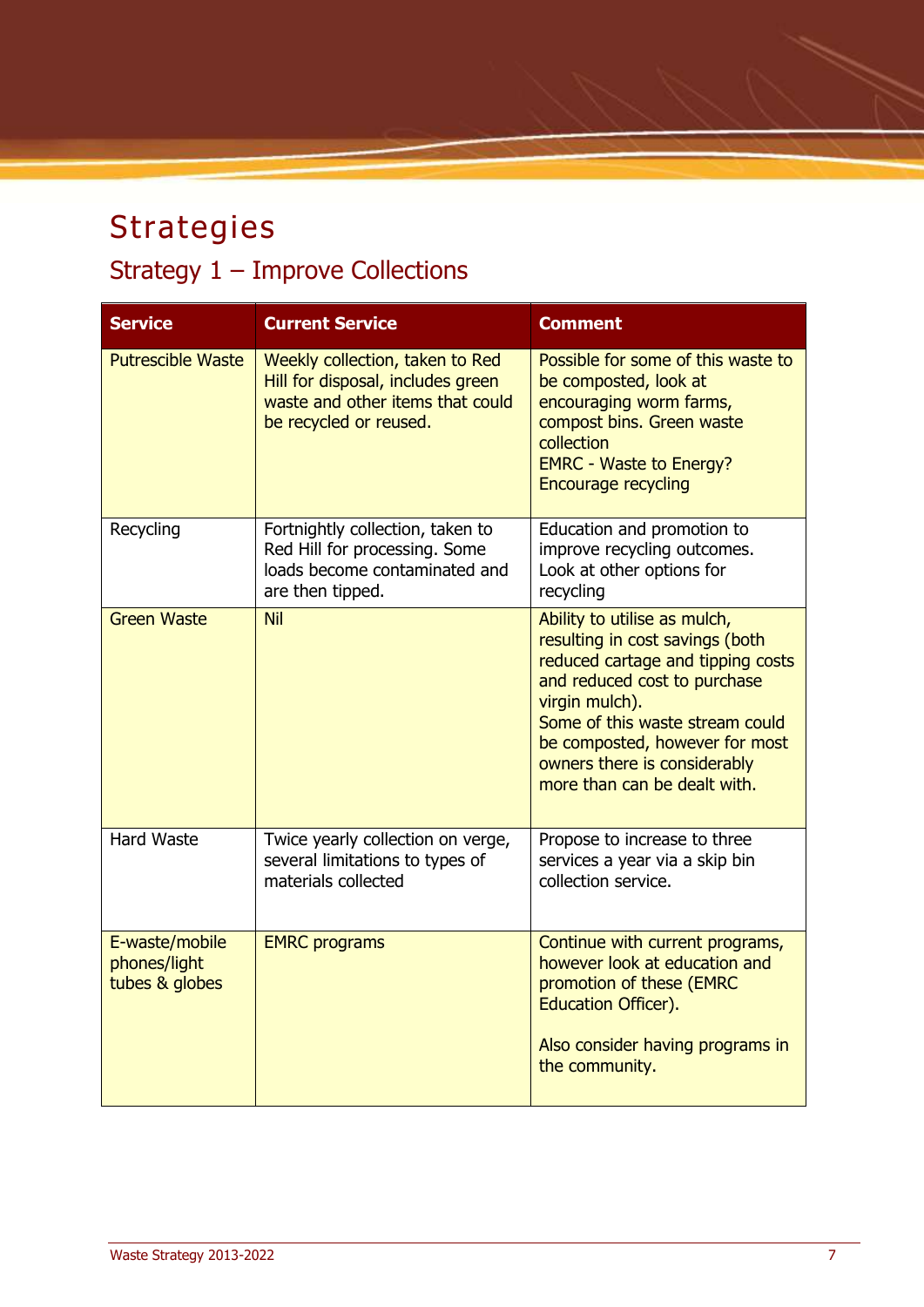| <b>Service</b>                        | <b>Current Service</b>                                                                                                                                                                                                                              | <b>Comment</b>                                                                                                                                                                                                                                                                                                                                                                                                   |
|---------------------------------------|-----------------------------------------------------------------------------------------------------------------------------------------------------------------------------------------------------------------------------------------------------|------------------------------------------------------------------------------------------------------------------------------------------------------------------------------------------------------------------------------------------------------------------------------------------------------------------------------------------------------------------------------------------------------------------|
| Building and<br>construction<br>waste | Nil                                                                                                                                                                                                                                                 | Small quantities of building waste<br>are often dumped in bushland,<br>creeks and other public areas. It<br>may be appropriate to accept<br>small quantities of building and<br>construction waste at the transfer<br>station. This would be more<br>efficient than dealing with the<br>dumped items, especially when<br>there is the possibility of<br>contamination with asbestos or<br>other hazardous items. |
| <b>Asbestos</b>                       | <b>Nil</b>                                                                                                                                                                                                                                          | Asbestos is often dumped with<br>considerable ramifications for the<br>community and staff in managing<br>the situation. It may be<br>appropriate to accept small<br>quantities of correctly sealed<br>asbestos at the transfer station.                                                                                                                                                                         |
| Paint/Chemicals/<br><b>Batteries</b>  | Car batteries are collected at the<br>transfer station. Other batteries<br>are collected through external<br>programs. Paints and chemicals<br>were collected up to 2011. Drum<br>Muster (empty containers) was<br>considered but never eventuated. | Expand programs, to cover all<br>waste stream as dumping these<br>or pouring them down drains has<br>considerable environmental<br>impacts and extreme risks for<br>staff in dealing with issues. Look<br>at education and promotion of<br>these.                                                                                                                                                                |
| <b>Metal</b>                          | <b>Transfer station</b>                                                                                                                                                                                                                             | Continue with current programs,<br>however look at education and<br>promotion of these.                                                                                                                                                                                                                                                                                                                          |
| Timber                                | Transfer station, however<br>contamination has occurred on a<br>regular basis which results in<br>tipping of the entire bin rather<br>than recycling.                                                                                               | Continue with current programs,<br>however look at education<br>promotion of these.                                                                                                                                                                                                                                                                                                                              |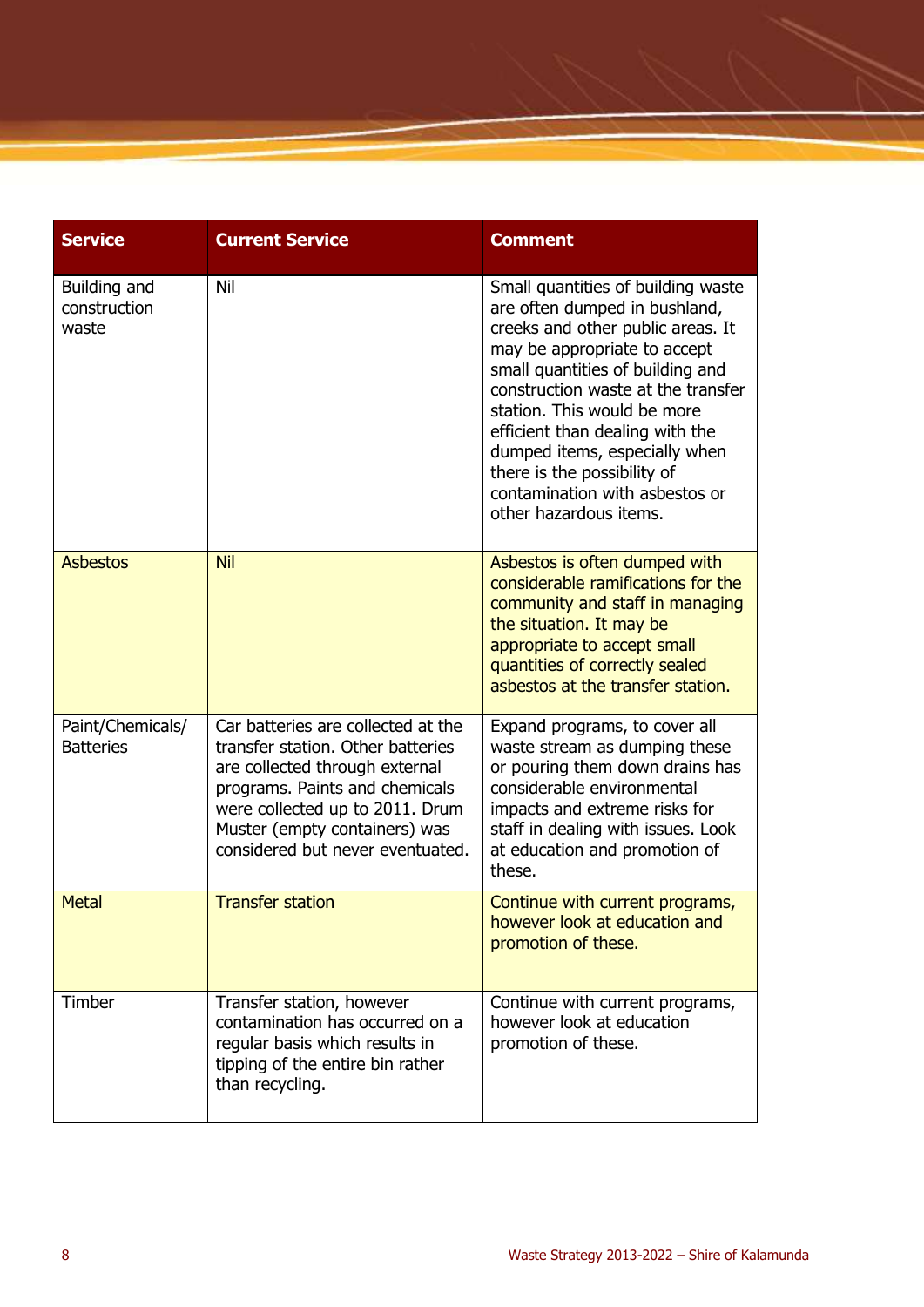| <b>Service</b>    | <b>Current Service</b>                                                      | <b>Comment</b>                                                                                                                                                                                                                                                                                                                                            |
|-------------------|-----------------------------------------------------------------------------|-----------------------------------------------------------------------------------------------------------------------------------------------------------------------------------------------------------------------------------------------------------------------------------------------------------------------------------------------------------|
| <b>Whitegoods</b> | Collected through bulk verge<br>collection if de-gassed and door<br>removed | It is difficult for a private<br>individual to degas a fridge. It<br>may be appropriate to accept<br>these items at the transfer station<br>and arrange for degassing as part<br>of the service. The individual cost<br>per item would reduce and be<br>able to be captured as part of the<br>tipping fee, reducing the<br>likelihood of illegal dumping. |
| Other             | Nil                                                                         | Look at regular open days so that<br>residents have the opportunity to<br>take unusual items to the transfer<br>station for disposal. These could<br>be free days or at low cost to<br>encourage attendance.                                                                                                                                              |

#### Strategy 2 – Improve Waste Education and Promotion

- There are a number of areas where additional education and promotion would lead to better waste outcomes, including:
	- Recycling
	- Composting or worm farms
	- Avoid, reuse, recycle
	- Open days
- The EMRC employs an education officer who liaises with schools and it would be beneficial to use this resource to improve education both in schools and across the wider community.

### Strategy 3 – Composting and Worm Farms

- The provision of compost bins and worm farms at reduced cost to ratepayers, would encourage households to redirect these waste streams from landfill, reducing tipping costs.
- Currently around 30% of waste is compostable and for every 10% of this waste stream not sent to landfill the Shire would save \$75,000.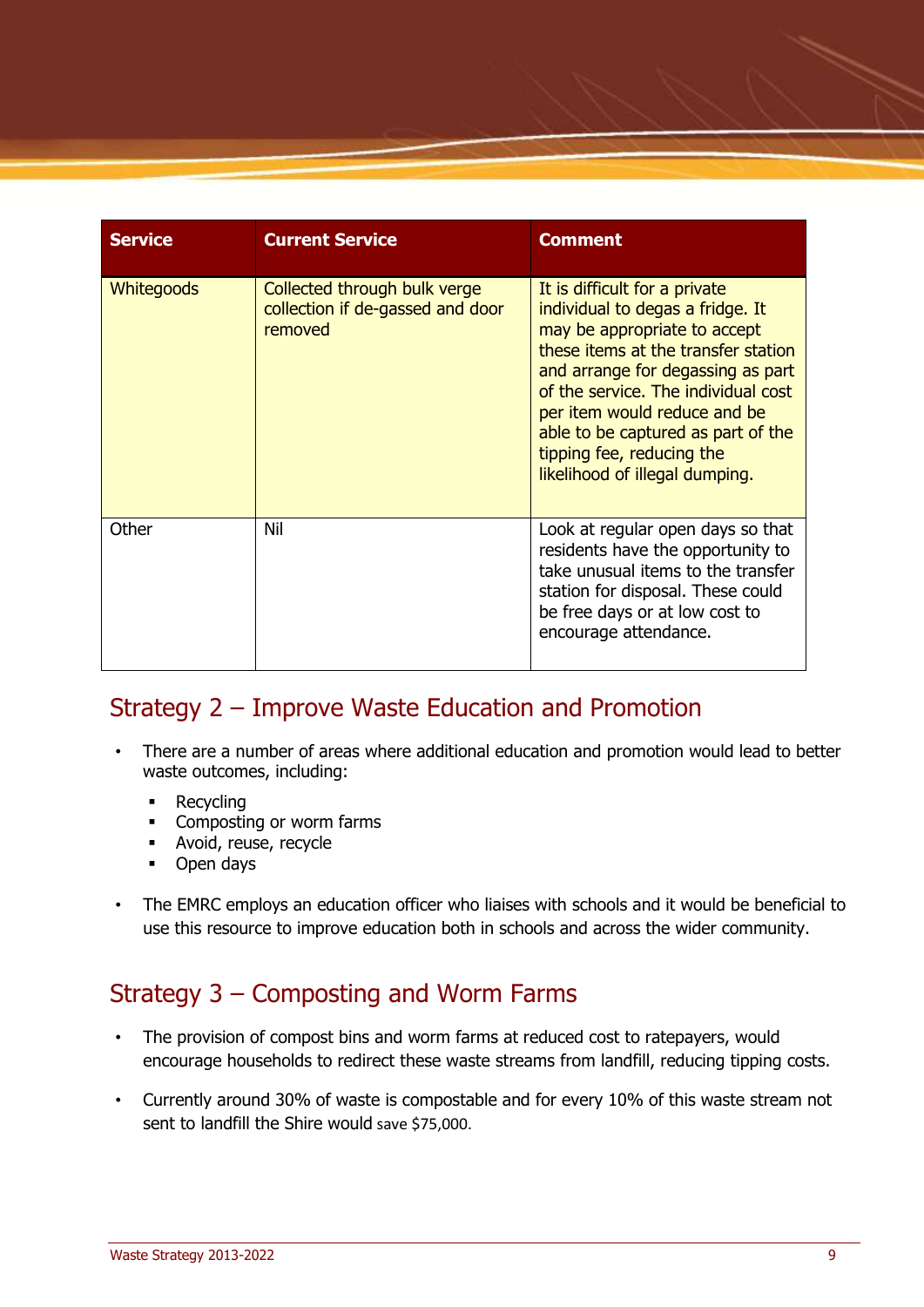- A simple worm farm would cost around \$85 retail. The unit cost could up to \$65. Selling these to the community at \$75 each would provide a 12% saving and still cover costs for the Shire in the provision of these.
- To set up this system a budget of \$50,000 is required. Income can be used to purchase additional units.

## Strategy 4 – Transfer Station

- The location of the transfer station is not effective, as most residents would have to travel uphill with a loaded trailer to get there. In addition, the distance for a number of residents is equivalent to Hazelmere.
- The opening hours are restrictive and this is reflected in the low use of the facility.
- The site is small and inefficient in layout and there is no capacity for expansion to cater for additional waste streams.
- The possibility of relocating the transfer station functions to a new site in the foothills would improve use, however this would raise the question as to why not utilise Hazelmere.
- Do we consider having regular collection days at various locations around the Shire to provide wider access and better volumes.

## Strategy 5 – Commercial Waste Charges

- Currently commercial services are charged at the same rate as residential.
- It is recommended that commercial services are charged a higher rate to reflect the difficulty in servicing these properties.

### Strategy 6 – Litter Service for Community Groups

- Currently the service is provided either as part of the normal residential service or as part of the in-house service.
- It is recommended that all community group bins are collected in-house, but that recycling and green waste services are also implemented.
- This will allow community groups to demonstrate a commitment to the environment and further reduce tipping costs.
- There will be an additional cost in the collection of waste.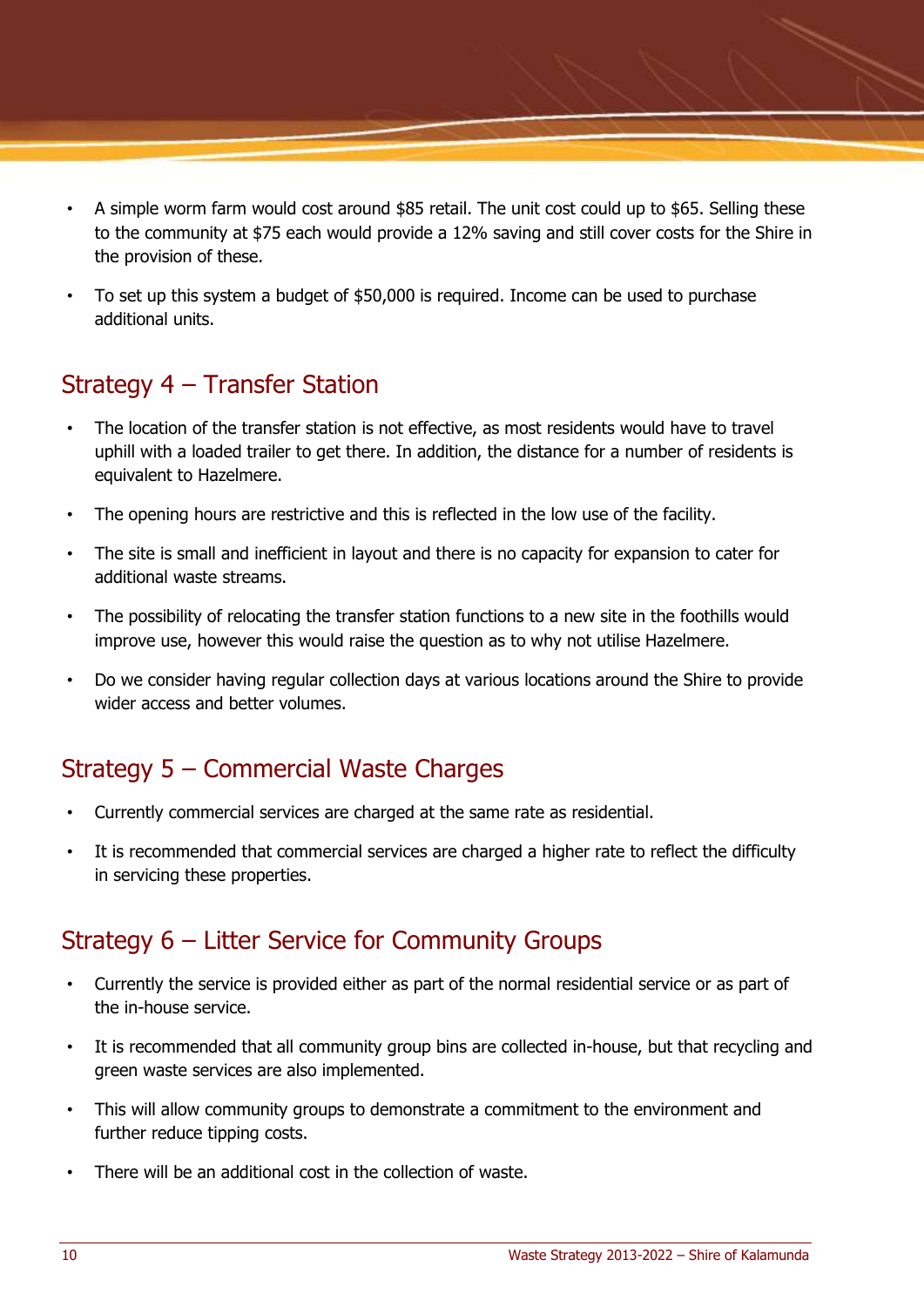## Strategy 7 – Bins in public spaces and events

- To encourage and demonstrate commitment to recycling it is recommended that bins are provided in public spaces.
- This is consistent with the 2011 CSS which indicated that only 52% of the community felt we were undertaking an adequate level of recycling.
- The cost of a twin bin station would be \$1,800 in comparison to \$1,000 for a single bin.
- The bin replacement can be staged in order of priority and condition of bin, with an allocation of  $$100,000$  (approx. 50 bins = 15-20 parks) per year. Any park upgrade would include the cost of bin replacement in the project budget.

#### Strategy 8 – Internal Waste Generation

- The Shire creates a large volume of waste through its activities.
- Construction waste to continue recycling and reuse initiatives such as road profilings, demolition waste and excavated materials.
- Green Waste to mulch reuse materials in landscaping garden beds and medians.
- Organic waste composting  $-$  provide staff with the ability to redirect organic waste to composting.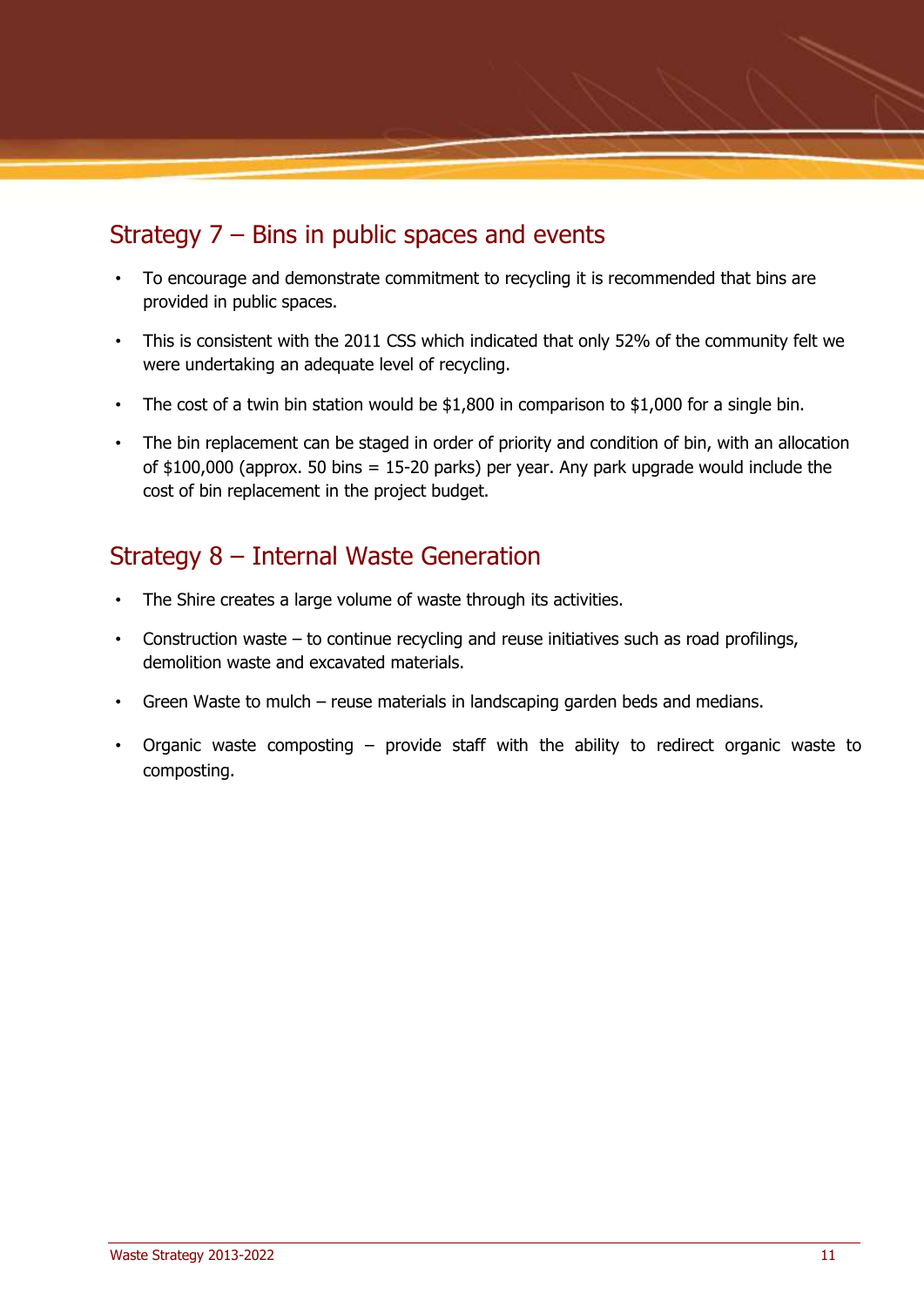# Recommendations

|                                                            | <b>Proposed Service</b>                                                                                                                                                                                                                                       |
|------------------------------------------------------------|---------------------------------------------------------------------------------------------------------------------------------------------------------------------------------------------------------------------------------------------------------------|
| <b>Household Collection</b><br><b>Service (contractor)</b> | 1 weekly rubbish bin<br>1 fortnightly recycling bin and<br>1 fortnightly green waste bin.                                                                                                                                                                     |
| <b>Worm Farm &amp;</b><br><b>Compositing bins</b>          | Provide worm farms and compost bins at a reduced rate to enable<br>the community to recycle some of their organic waste and reduce<br>the amount of waste to Red Hill.                                                                                        |
| <b>Bulk Verge</b><br><b>Collection</b><br>(contractor)     | Allocation of 3 skip bins per property per annum to be collected on<br>direct arrangement with contractor.                                                                                                                                                    |
| Litter (in-house)                                          | Consists of retrieving illegal dumping and litter, and disposing of<br>material at Walliston Transfer Station.                                                                                                                                                |
| <b>Servicing of Shire</b><br>litter bins (in-house)        | Currently serviced by small compactor rubbish truck and operator.<br>Roll out replacement of public bins with twin bins (general and<br>recycling separation).                                                                                                |
| <b>Walliston Transfer</b><br><b>Station (in-house)</b>     | Open 4 days per week, Tuesday, Wednesday, Friday and Sunday.<br>For disposal of all waste streams (some on specific dates).<br>Investigate the possible closure of the public transfer station when<br>the green waste facility at Hazelmere comes on stream. |
| <b>Other Collections</b><br>(in-house and<br>partnered)    | Regular collections of e-waste, batteries, chemicals, hazardous<br>items, building waste (small quantities), whitegoods, tyres and open<br>days (any item).                                                                                                   |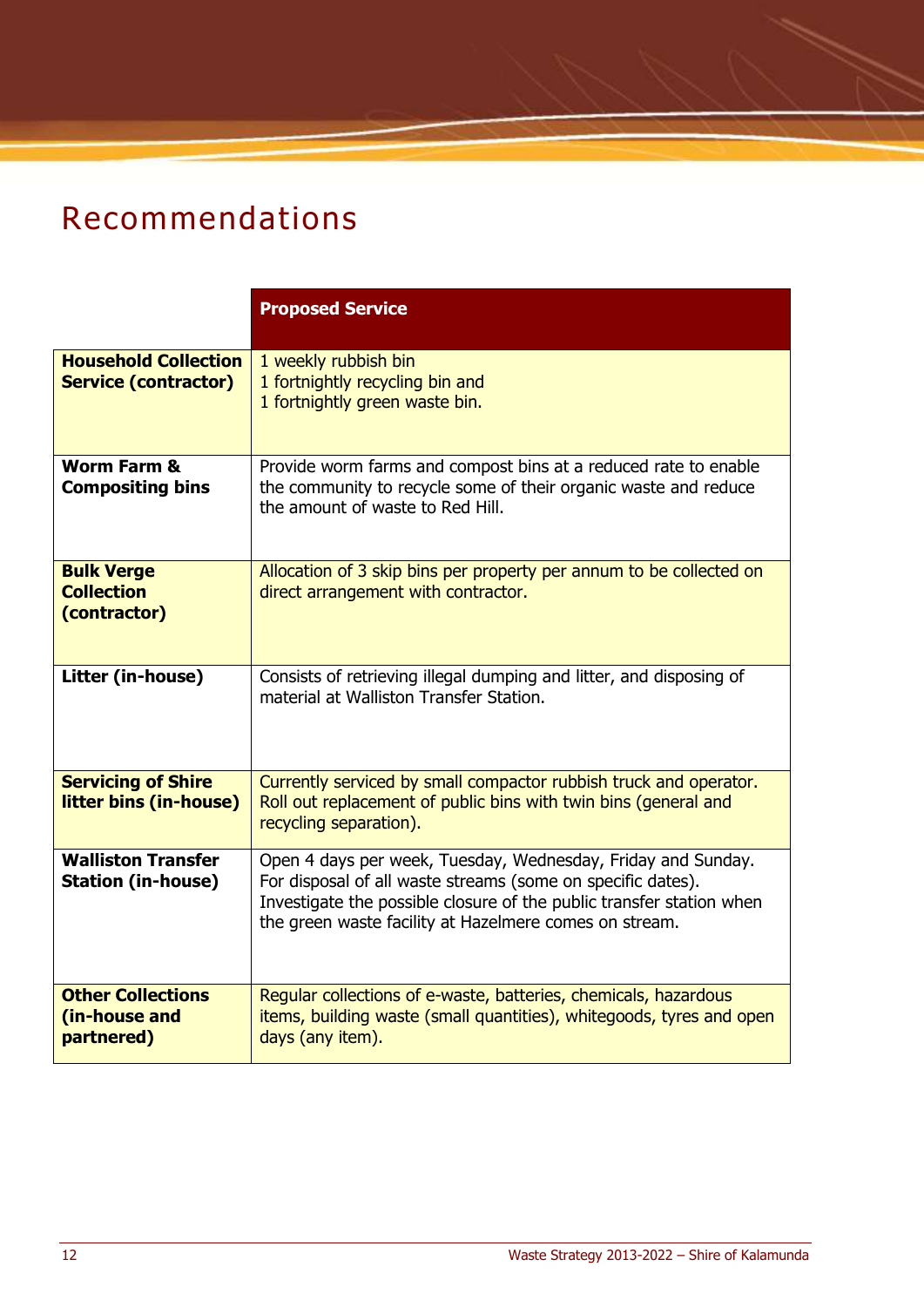# Budget

| <b>Item</b>                                                        | 12/13 Budget | 13/14 Budget |
|--------------------------------------------------------------------|--------------|--------------|
| <b>Household Collection</b>                                        | \$1,902,821  | \$2,215,127  |
| Third Bin (one-off cost)                                           |              | \$908,160    |
| <b>Bulk Verge or Skip Bin (in-house =</b><br>\$2,187,200 in 13/14) | \$1,438,282  | \$1,940,400  |
| <b>Transfer Station</b>                                            | \$393,447    | \$455,620    |
| <b>Red Hill</b>                                                    | \$2,588,960  | \$2,846,800  |
| <b>Worm Farm / Compost Bin</b>                                     |              | \$50,000     |
| <b>Litter Control</b>                                              | \$99,000     | \$200,000    |
|                                                                    | \$19,500     | \$40,000     |
| <b>MBP Repair &amp;</b><br><b>Public Bin replacement</b>           | \$144,752    | \$249,100    |
| <b>Tyre Recycling</b>                                              | \$2,500      |              |
| <b>Hazardous Waste Collection, Tyres</b><br>& Open Days            |              | \$50,000     |
| <b>Illegal Dumping</b>                                             | \$68,000     | \$20,000     |
| <b>Other Costs</b>                                                 | \$835,307    | \$845,575    |

| Total Service Cost               | <b>\$7,492,569</b> | \$9,820,782 |
|----------------------------------|--------------------|-------------|
| <b>Rate Charge - Residential</b> | \$350              | \$401       |
| <b>Rate Charge - Commercial</b>  | \$350              | \$526       |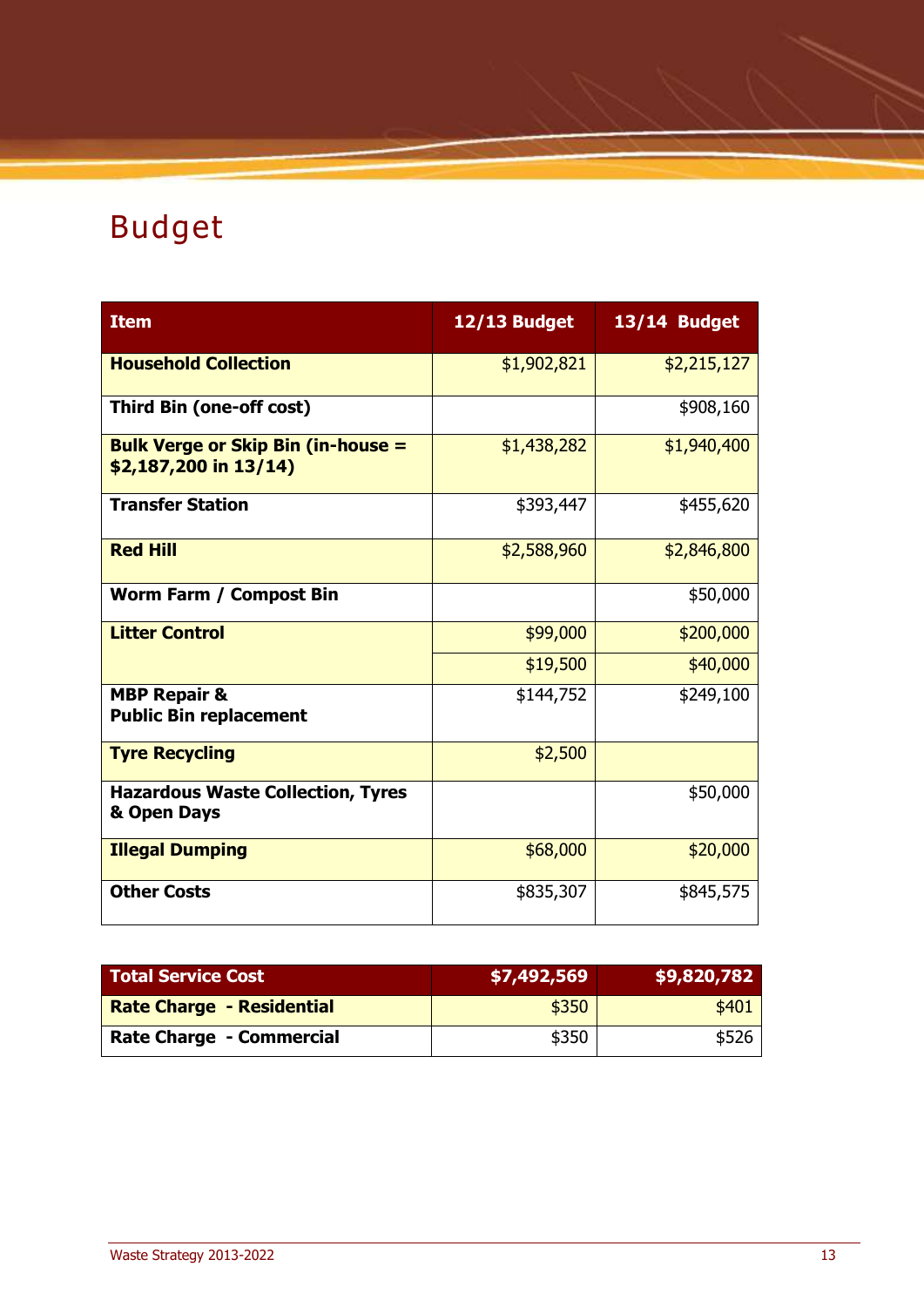## Implementation and Communication Plan

All new services will be implemented on 1 July 2013. There will need to be significant promotion and education in the lead up. The preliminary communication plan is as follows:

- March 2013 Council approval of Waste Strategy and changes to services.
- April 2013 Commence advertising on web site, local papers and other media (including social media). Strong Public Relations Campaign to commence to ensure that residents are informed relating to service improvements and how they are affected.
- May 2013 Preliminary direct mail out. EMRC Education Officer in schools to talk to kids about new changes and provide leaflets to take home.
- May 2013  $-$  Set up shop fronts and displays in shopping centres around the Shire to advertise the proposed changes and provide information to the community. (continue to August 2013)
- June 2013 Coverage in all local papers relating to changes that will commence in July. Flyers at all Shire of Kalamunda locations, article in the Shire Newsletter and E-News, articles and coverage on Social media sites including facebook and twitter, the Shire website, on KCR 102.5fm.
- June  $2013 -$  Direct mail of waste quide.
- July 2013  $-$  Roll-out all programs and changed services.
- July 2013  $-$  Direct mail of pamphlet with rates notice.

## Implementation Management

During the implementation period (March – December 2013) it is critical that Shire staff monitor and manage how the services are run. This includes the following specific actions:

- 1. Ensure that all recycling and green waste bins are inspected in the first month of roll-out to identify any contamination issues and educate residents. Where contamination occurs on a regular basis, the removal of that collection may be required to ensure the integrity of the waste stream.
- 2. In areas where it is considered that the placement of a  $3m<sup>3</sup>$  skip bin could be problematic, the Shire and contractor representatives will inspect the property to identify alternative solutions (such as utilising the 1.5 $m^3$  bins. Where no feasible solution is identified, the Shire will negotiate an alternate service with the affected resident.
- 3. Shire staff will undertake regular reviews and communication with contractors to identify issues and improvements to the services.